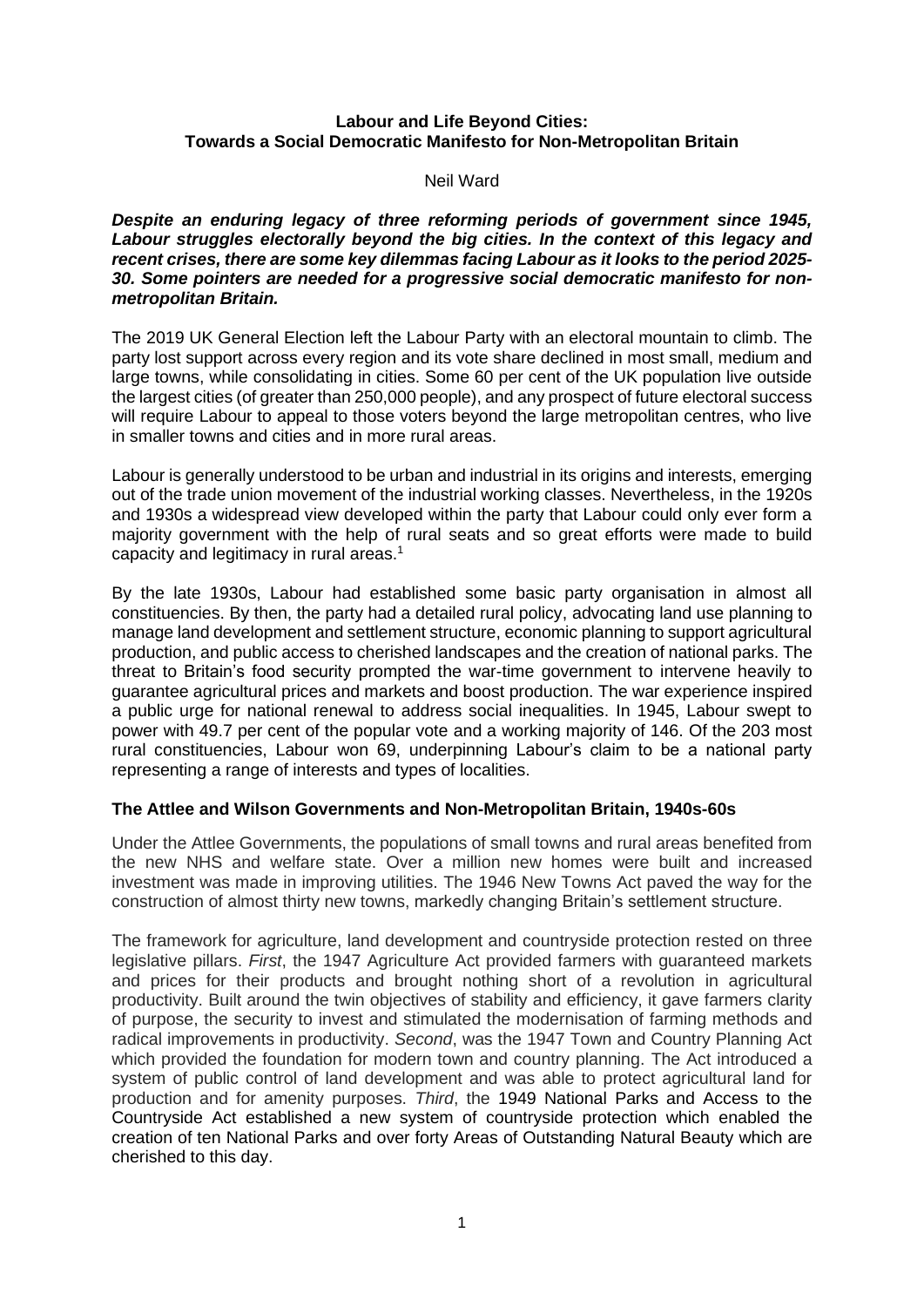While it is commonplace to observe that the 1945-51 Governments left a lasting impression on British society, it is less frequently noted that the legacy of policies for agriculture, the countryside and the physical planning of towns and villages endured even longer than the nationalisation of key industries. They supported expansion of food production, protected agricultural land, restrained the urban sprawl that became common in other advanced nations, and established strong landscape protection.

The 1964-70 Labour Governments are best remembered for Prime Minister Harold Wilson's emphasis on embracing science and technology as an agent of change, as well as for their liberalising social reforms, including repealing the death penalty, decriminalising homosexuality, outlawing racial discrimination, and establishing the Open University. The proportion of young people going to university more than doubled and the Equal Pay Act of 1970 brought about economic benefits for women.

Yet Wilson's modernism had a rural dimension as well. Outside the cities, New Towns continued to be built, and the 1947 frameworks for agricultural support and land use planning continued broadly intact. The 1960s were a decade of relative prosperity for farmers, with markets guaranteed and prices set through an Annual Price Review that provided continued stability and the direct involvement of farming unions. After the first unsuccessful application to join the then Common Market in the early 1960s, Wilson spent much time preparing the ground for further negotiations, including around farm support and food imports, which eventually led to the UK's accession in 1973.

During Wilson's era, rural areas were increasingly appreciated for their attractiveness and the conservation movement grew. The 1968 Countryside Act established the Countryside Commission as a new national quango to oversee strengthened landscape protection and better promote public access to the countryside, including to National Parks. At the same time, depopulation became a concern in the more remote and sparsely populated rural areas and the Government developed a more strategic approach to supporting rural industries to create jobs and maintain populations in those parts of the country.

# **The 1997-2010 Blair and Brown Governments**

Labour's 1997 manifesto said little about rural issues, except for a commitment to a vote on hunting with hounds. However, rural policy was soon drawn more centrally into New Labour's reformist programme. This was for several reasons. First, falling farm incomes brought repeated pleas from farming unions for extra funds. An impending reform of the Common Agricultural Policy (CAP) therefore offered a chance for a more fundamental rethink of farm support. Second, the creation of Regional Development Agencies (RDAs) to co-ordinate regional economic development in England merged existing agencies in the regions, including the Rural Development Commission (RDC). A knock-on consequence of creating RDAs was to combine the RDC's central functions with the Countryside Commission to establish a new Countryside Agency to represent rural interests. Third, the election result had unexpectedly produced a relatively large cohort of Labour MPs in rural and semi-rural constituencies. These MPs were keen to forge a New Labour vision for the countryside in response to the emergence of the Countryside Alliance, which mobilised a wider rural constituency to defend hunting and portray a general rural malaise. Finally, the then Ministry of Agriculture was seen as a dysfunctional Whitehall basket-case after a string of food and farming crises.

Thus, rural issues came to assume far greater prominence during the first Blair Government than had been envisaged. Blair commissioned a review of rural economies as part of the first tranche of work by his new Cabinet Office Performance and Innovation Unit and a bold new Rural White Paper followed in November 2000. A radical step was taken to use new discretionary measures in the CAP to accelerate the shift in spending from direct payments towards agri-environment and rural economic development schemes. This effectively doubled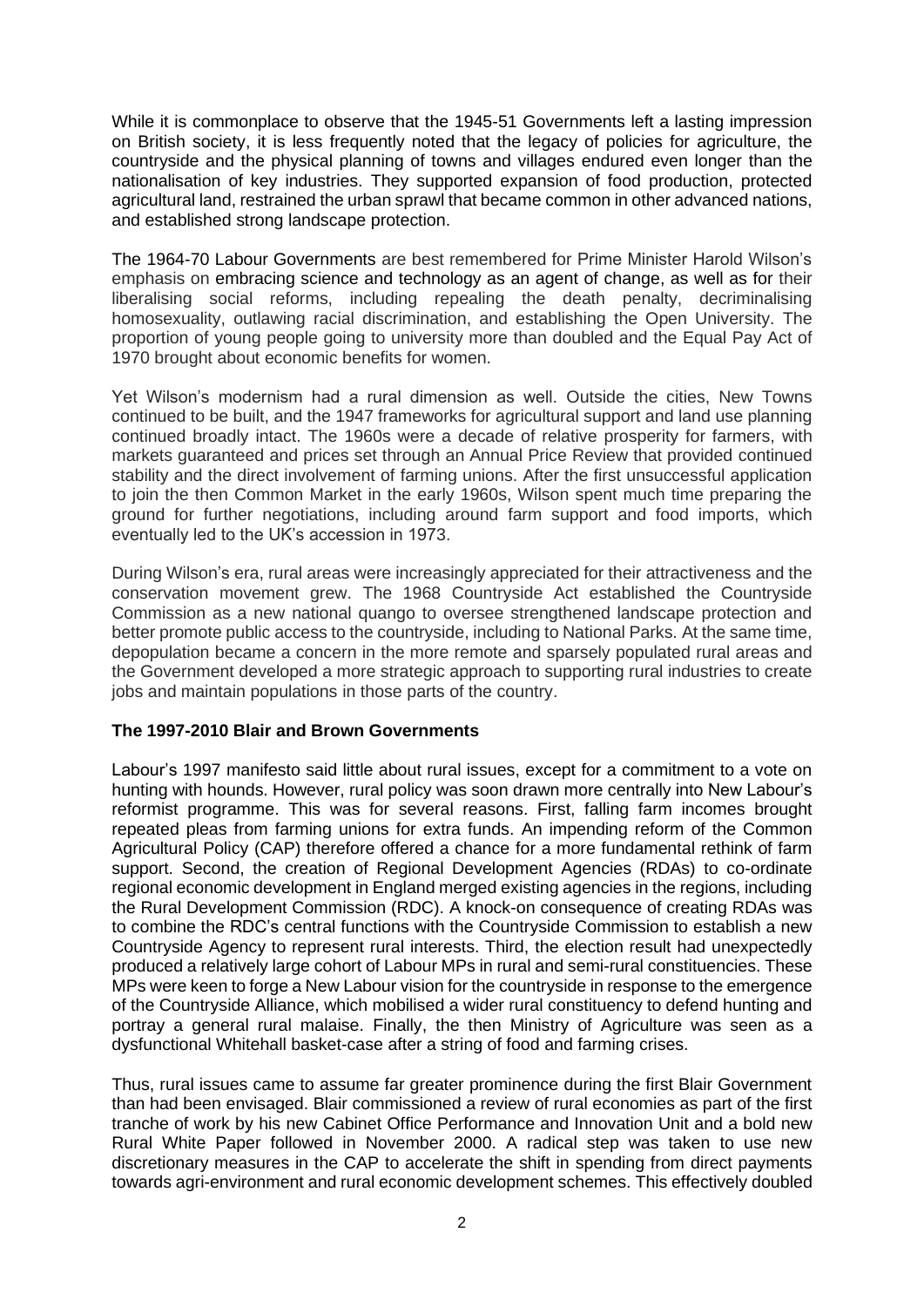the resources going into agri-environment schemes over the period 2000-2006, and subsequently inspired an EU-wide approach to significantly green the CAP.

Three months later, Foot and Mouth Disease struck, and the Rural White Paper was quickly overtaken by events. Almost 6.5 million animals had to be slaughtered amidst an £8 billion rural economy crisis. After the 2001 election, what had been trailed in the manifesto as a new Department for Rural Affairs emerged as the Department for the Environment, Food and Rural Affairs (Defra). The addition of responsibility for environmental protection and climate change in Defra's hastily thrown together portfolio meant that environmental sustainability became Defra's central focus. The initial intention had been to raise the profile of rural issues across government, with rural development envisaged in a central and integrating role, but Defra had the opposite effect of marginalising rural affairs. Wider (non-farm) rural economic development lost ground to the renewed emphasis on sustainable food chains and farming's viability. Lord Haskins was asked to review Defra's quangos and his farm-centric view of the rural world led to the axing of the Countryside Agency. Its research, advice and advocacy role passed to the new, and tiny, Commission for Rural Communities (CRC). Rural socio-economic programmes were given to the RDAs and Defra quietly pared back its rural affairs work.

An unravelling of the institutions of rural affairs policy for England followed the Haskins Review. The Rural White Paper's commitment to market towns survived, but sub-national economic development soon became dominated by a new focus on 'city-regions'. These would embrace the major conurbations and their surrounding commuter hinterlands as the main economic development priority areas but leave the local and rural economies beyond as neglected back-waters.

# **After New Labour: Austerity, Covid-19, Brexit and Life Beyond Cities**

The Coalition Government's 2010 emergency budget tightened public finances by £113 billion by 2014/15. It also continued the retreat from rural policy that began under New Labour. It abolished the CRC and so for the first time in over a century there was no national body to promote socio-economic development from the rural perspective. Its functions were absorbed within Defra's Rural Communities Policy Unit, but this too was disbanded in 2015. RDAs were replaced with Local Enterprise Partnerships, which were 'business-led,' based on smaller geographical areas and generally less strategic. By the time of the Brexit vote, public policy to support rural development in England had been largely dismantled, and by the time Covid-19 struck, there was next to no rural policy left at all.

The non-metropolitan and rural dimensions of the economic downturn and reductions in public expenditure have remained relatively under-researched. National policymakers have failed to grasp the contribution non-metropolitan areas make to national economic well-being, and the Coalition continued to pursue the city-regions approach, only serving to reinforce metropolitanism and marginalise the hinterlands beyond. Despite four decades of optimistic rhetoric from both main parties, Governments had not shown sufficient concern about the growing inequalities between places and neglected the distributional consequences of recession and, for that matter, of growth. This failure to notice 'left-behind' people and 'leftbehind' places fuelled popular resentment that culminated in the political convulsion of the 2016 Brexit vote. There was a distinct geography to the 'Leave' vote, with non-metropolitan Britain effectively 'biting back'. People in rural areas were more likely to vote leave than the national vote, and the highest leave-voting areas were often rural and coastal.

#### **The Realities Revealed by Covid-19 and Brexit**

Brexit and Covid-19 have been major disruptors of British economic and political life. Covid-19 overshadowed the negotiation of the post-Brexit Trade and Co-operation Agreement (TCA) and triggered an unprecedented economic recession. The TCA is a 'thin' deal which has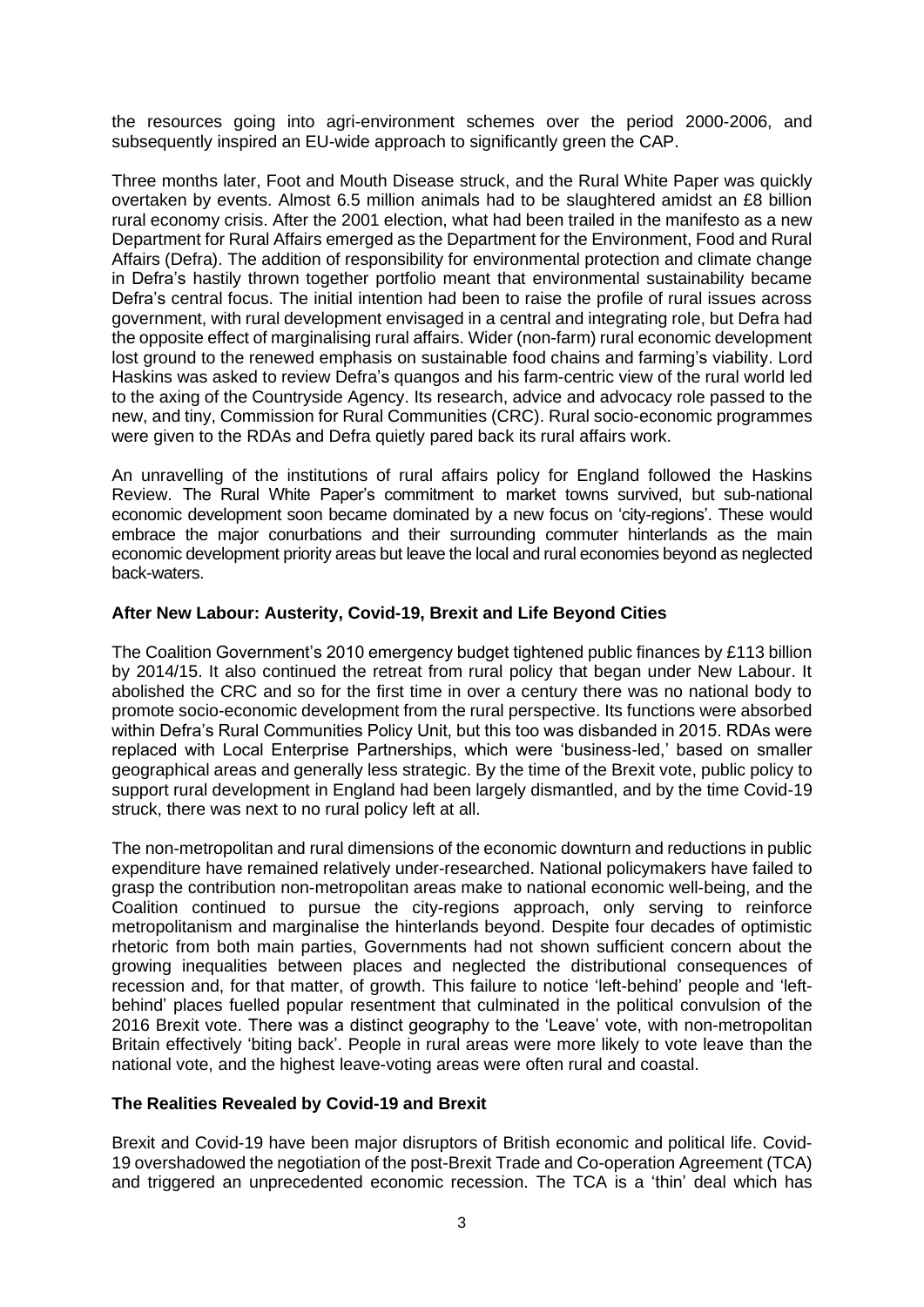brought significant new barriers to the movement of people, goods and services, and Covid-19 has camouflaged some of the difficulties that Brexit has wrought (food and drink exports in January 2021 were 75 per cent lower than in 2020, for example). The quest for new trade deals is also raising concerns about the potential competitive threat to large parts of British agriculture.

Crises can reveal previously hidden truths and lead to norms and expectations changing very quickly. Covid-19 and Brexit have revealed new realities which must inform thinking about any new approach to non-metropolitan Britain.

*First* is the scope for state action. Neoliberal market ideology sees markets as preferable to governments in allocating resources and the role of the state as needing to be constrained to enable markets to flourish. This has been an orthodoxy for forty years. Yet Covid-19 vividly illustrated the need for strong state action, and the response to the pandemic has opened up questions about whether a broader scope for government might be desirable. To deliver the UK's commitments under the Paris Agreement on climate change emissions will require a state-led transformation of land use and food production of similar scale to the 1940s.

*Second* concerns where we live and work. Commuting distances had been lengthening for years and we had been spending an increasing proportion of our time travelling to and from work. Lockdown threw this into sharp relief. For some, working from home has been a challenge but for others, it has proved a welcome new way of life. Employers previously concerned about productivity have been reassured, and the potential for more home-working opens profound new possibilities for economic geography and the relationship between metropolitan and non-metropolitan Britain. Rents have been falling in big cities and demand for housing has been growing in non-metropolitan areas as workers and families seek to move out.

*Third* concerns the infatuation with agglomeration. It has long been commonly assumed that economic development efforts are best concentrated in large cities. This is not just because large cities are home to more people, but also because larger urban economies are argued to function in an inherently more innovative and productive way. The rise of urban economies is often thought inexorable and Brexit is, in part, a backlash against this spatial fetish, which has marginalised huge swathes of the UK as less of an economic development priority. A global respiratory-borne viral pandemic problematises this view and there is some evidence, uncomfortable for metrophile exponents of urban boosterism, that cities are not always best at growth and innovation. There have been periods when economic growth in England has been higher in smaller towns and rural areas than in larger cities, and firms in non-metropolitan and rural areas often have to be *more* innovative to overcome the frictions and challenges of surviving in more sparsely populated areas than their big-city counterparts.

#### **Priorities for National Renewal and Non-Metropolitan Places**

Covid-19 has brought new perspectives into play in British politics, which may have lasting purchase. There have been calls for an explicitly Keynesian macroeconomic response, with wage subsidies to encourage hiring young people and support for distressed companies including tax breaks. And some see Covid as a potential turning point in the UK's efforts to address climate change through building a 'green economy'. IPPR, for example, calculate that clean recovery investments could together create 1.6 million jobs over the next decade, equivalent to about three quarters of the jobs expected to be lost as a result of the Covid-19 crisis. There is also increasing criticism of the centralised nature of the British state and calls for a more radical approach to devolution and decentralisation, especially in England.<sup>2</sup>

As the social and economic implications of Covid-19 come into sharper focus, we can point to some key questions for national renewal and for the role of non-metropolitan places.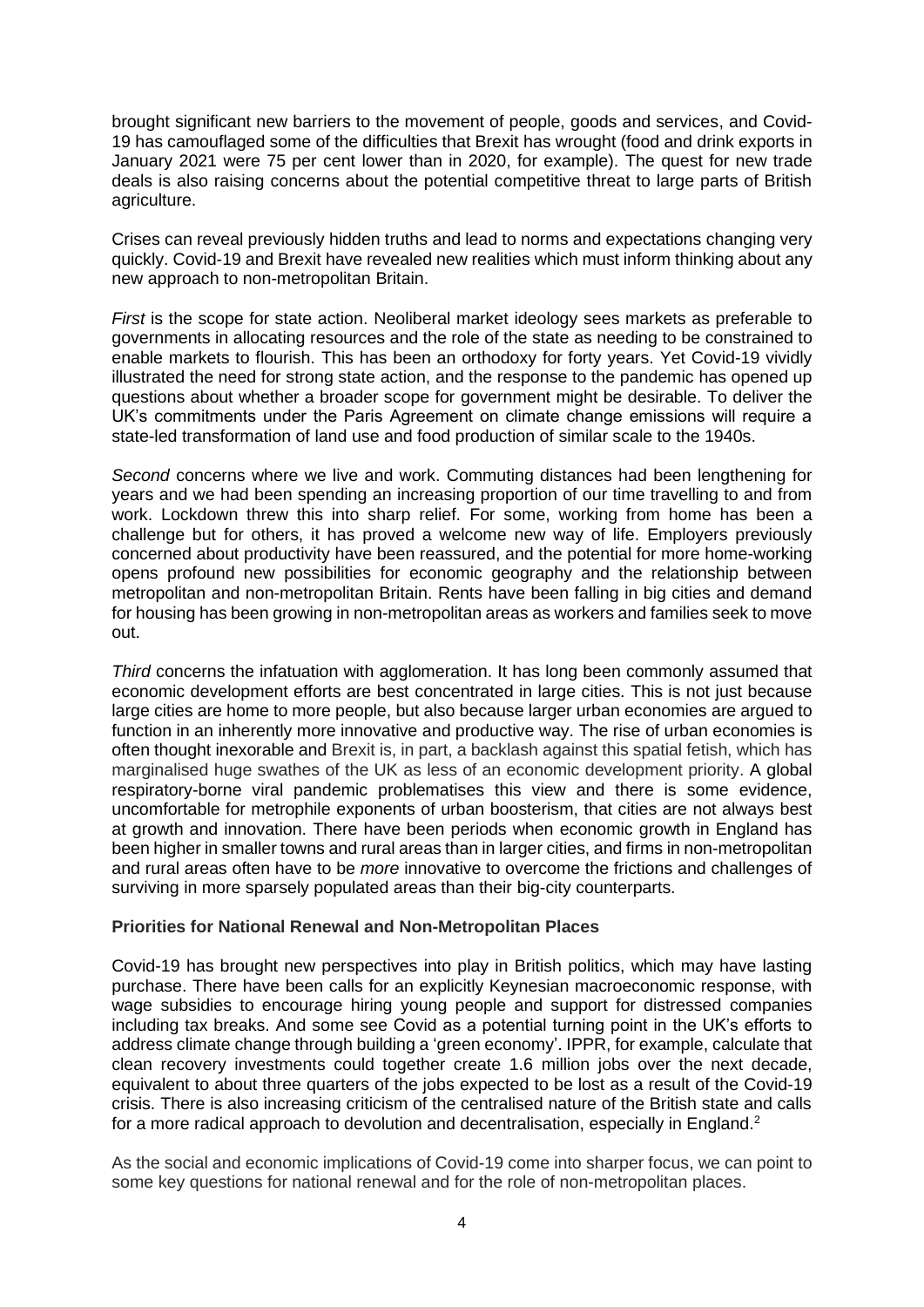*Levelling up*: The UK is one of the most unbalanced economies in the developed world and the prospects of advantaged and disadvantaged places in the UK are becoming more divergent rather than less. The current Government's approach to levelling up is poorly developed and opaque. Because the impacts of Covid-19 and Brexit play out differently between places, age groups and ethnicities, central to any national renewal need to be questions of intergenerational fairness and geographical inequalities. A form of 'placeproofing' needs to be introduced to assess the variable geographical implications of central government's national policies. Economic development needs to be reconceptualised in much broader and more inclusive terms. And it is important to recognise that economic dynamism, innovation and growth-potential exist in local economies beyond big cities.<sup>3</sup>

*Digital connectivity:* The digital revolution has been the single most important technological change affecting British businesses in the last 30 years and Covid-19 has revealed the social and economic potential of greater digital interconnectedness. Following Labour's 2019 election commitment on broadband, there continues to be a need to improve digital connectivity in non-metropolitan and rural areas and to stimulate private investment to develop the best digital infrastructure network in Europe.

*Skills and tertiary education*: New Labour's commitment to 50 per cent participation in higher education was a laudable goal, and recent Conservative 'sniffiness' about it is elitist and regressive. However, a significant socio-cultural and political cleavage has developed between those with a degree-level qualification and those without. This further exacerbates geographical inequality, as remote rural regions continue to suffer from low progression to higher education, especially in areas like East Anglia and Lincolnshire. There continues to be value in expanding participation in higher education, but this needs to be coupled with the stronger promotion of higher-level vocational skills within higher education and a deepening of the collaboration between higher education and further education. Finally, there is a need to raise esteem and financial support for young people, and those reskilling, to pursue vocational training beyond the higher education sector, in further education and elsewhere.

*Social change and geographical mobility:* Demographic change will be important in reshaping England's non-metropolitan areas in the years ahead. Debates about local change over the past 30 years have been prone to romanticised ideals about stability, changelessness and local rural communities that cast in-migration as a disruptive and threatening force. It is clear that in-migration can be a positive process, not least from the perspective of new business formation and improved employment opportunities. At the same time, the loss of young people from smaller settlements is frequently seen in negative terms, even when out-migration is driven by enhanced employment and training opportunities. Yet, it is demographic ageing that probably represents the most impactful trend over the next 20 years, and this will play out first and most markedly in non-metropolitan rather than metropolitan Britain. A positive vision for non-metropolitan Britain will have to work with the grain of demographic ageing with rural service centres, for example, having to develop their businesses and services to cater for older populations.

*Local and rural economies in the post-carbon world:* The UK is well-placed to play a leading role internationally in decarbonisation. Beyond our large cities, attention to date has focused on the potential role of land-based businesses in the supply of renewable energy and the role of farming practices in reducing greenhouse gas emissions. However, building on Labour's Green New Deal proposal<sup>4</sup>, there is a much broader range of opportunities to strengthen the low-carbon economy including small-scale household and community renewable energy schemes, environmental services, and new modes of transport provision. Community resilience needs to include strengthened support for, and co-ordination of, voluntary groups, ideally through local authorities. And the heating and insulation of the existing housing stock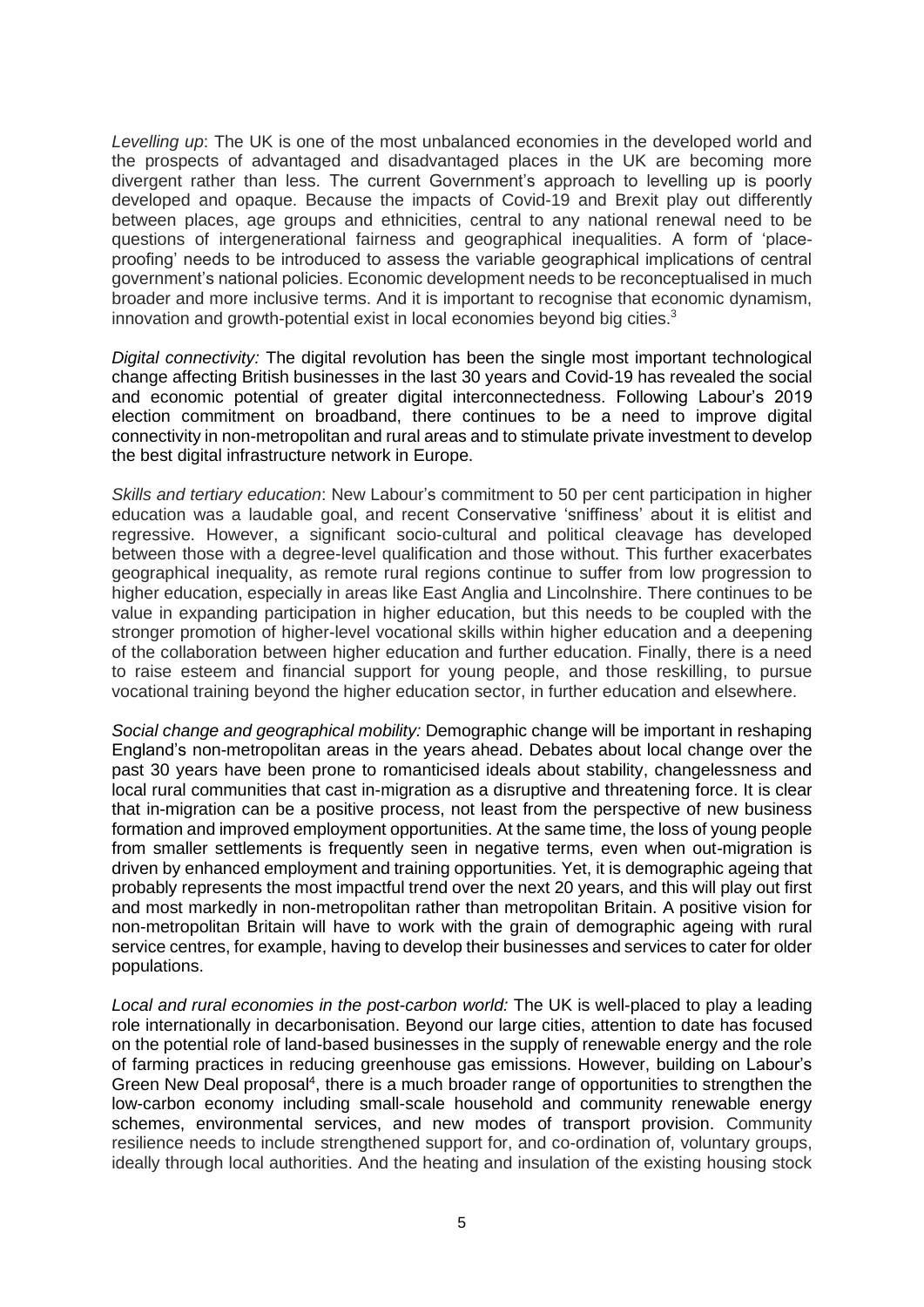is the next frontier in the UK's battle to mitigate climate change through reducing carbon emissions.

#### **The Left and the Left Behind - Towards a Manifesto for Non-Metropolitan Britain**

Although the countryside has not formed a major part of Labour's political imaginary, Labour Governments have left their mark on Britain's non-metropolitan areas. There are useful lessons to be learned from the three main reforming periods since 1945. Looking to 2025-30, I would highlight eight key pointers for a progressive social democratic manifesto for nonmetropolitan Britain.

- Labour's vision for non-metropolitan Britain needs to chime with its vision for national renewal and avoid the risk of pitting town against country or a metropolitan elite against everyone else.
- Addressing the UK's unbalanced national economic geography is a necessary first step in addressing inequalities in life chances more generally.
- In step with President Biden's approach in the US, a more expansive view of the legitimate remit of state action will be required than that which has prevailed over the past four decades, including the New Labour years. Stronger action will be required to support the transition to net zero, for example.
- Any national approach to decarbonisation and climate action needs to be geographically sensitive to the opportunities and challenges that non-metropolitan places face. Rural communities are more car-dependent but can also be innovative in community-based climate initiatives.
- A new relationship between work and home could boost the prospects of some nonmetropolitan places but generating benefits to local economies may require a more flexible and permissive approach to development that supports local social and economic wellbeing.
- Skills and tertiary education need to be prioritised, but national tertiary education policy should be developed in a more geographically discerning way that helps address regional economic imbalances. Higher and further education institutions should be encouraged to work together to address the cold-spot areas of low participation in higher education and skills found in more rural regions.
- Devolution to Scotland, Wales and Northern Ireland should now be complemented by more comprehensive devolution of powers and resources within England, ideally to regional groupings of local authorities. Powers and resources for these regional bodies should be drawn down from central government and not up from local government.
- Post-Brexit, British agricultural policy should be driven by the need to support the provision of public goods such as environmentally enhanced landscapes and ecosystem services. Policy for the food system more generally should be driven by the need for decarbonisation and sustainable development alongside public health. Meeting the Paris Agreement commitments will require an active and energetic state to promote significant change in land use, farming practice and dietary choices.

In 2021, the Labour Party has begun a rural policy review signalling the Party's appetite for a systematic rethink of its approach to rural areas. This is a welcome step. The challenge will be the extent to which the Party can break away from conventional thinking around rural affairs